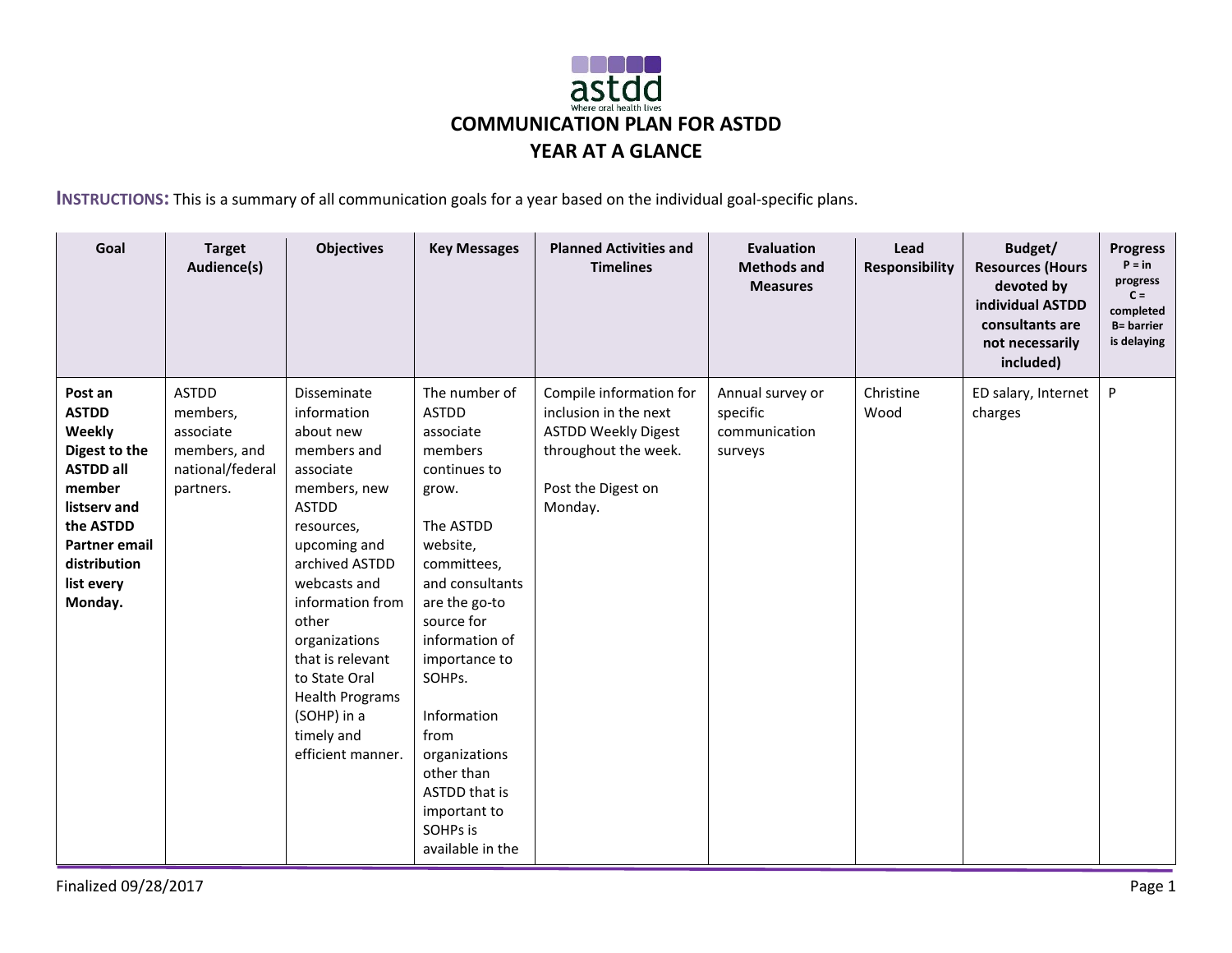| Goal                                                                       | <b>Target</b><br>Audience(s)                                                          | <b>Objectives</b>                                                                                                                                                                                                                                                                                                                                                                                                                         | <b>Key Messages</b>                                                                                                                                              | <b>Planned Activities and</b><br><b>Timelines</b>                                                                                                                                                                                                                                                                                                                                                                                                                                                               | <b>Evaluation</b><br><b>Methods and</b><br><b>Measures</b> | Lead<br><b>Responsibility</b>          | Budget/<br><b>Resources (Hours</b><br>devoted by<br>individual ASTDD<br>consultants are<br>not necessarily<br>included) | <b>Progress</b><br>$P = in$<br>progress<br>$C =$<br>completed<br><b>B</b> = barrier<br>is delaying |
|----------------------------------------------------------------------------|---------------------------------------------------------------------------------------|-------------------------------------------------------------------------------------------------------------------------------------------------------------------------------------------------------------------------------------------------------------------------------------------------------------------------------------------------------------------------------------------------------------------------------------------|------------------------------------------------------------------------------------------------------------------------------------------------------------------|-----------------------------------------------------------------------------------------------------------------------------------------------------------------------------------------------------------------------------------------------------------------------------------------------------------------------------------------------------------------------------------------------------------------------------------------------------------------------------------------------------------------|------------------------------------------------------------|----------------------------------------|-------------------------------------------------------------------------------------------------------------------------|----------------------------------------------------------------------------------------------------|
|                                                                            |                                                                                       |                                                                                                                                                                                                                                                                                                                                                                                                                                           | <b>ASTDD Weekly</b><br>Digest.                                                                                                                                   |                                                                                                                                                                                                                                                                                                                                                                                                                                                                                                                 |                                                            |                                        |                                                                                                                         |                                                                                                    |
| Publish 3<br>issues of Oral<br><b>Health</b><br><b>Matters</b><br>annually | <b>ASTDD</b><br>members,<br>associate<br>members, and<br>national/federal<br>partners | Provide the<br>ASTDD president<br>and executive<br>director with an<br>opportunity to<br>share important<br>messages.<br>Communicate<br>information<br>about t ASTDD<br>committee<br>activities.<br>Highlight an<br>ASTDD member<br>(SOHP), associate<br>member,<br>consultant, and<br>national/federal<br>partner in each<br>issue.<br><b>Highlight ASTDD</b><br>and other<br>resources,<br>meetings<br>attended, and<br>survey results. | <b>ASTDD</b><br>members,<br>associate<br>members,<br>consultants,<br>committees,<br>SOHPs and<br>national/federal<br>partners are<br>doing<br>important<br>work. | Identify deadlines for<br>submission of articles.<br>Identify and contact<br>state, associate<br>member, consultant,<br>and partner that will be<br>highlighted in each<br>issue.<br>Individuals write and<br>submit articles.<br>Collect articles and send<br>to editorial workgroup<br>for editing.<br>Send content to Henry<br>Schein for formatting.<br>Review PDF for final<br>edits.<br>Post on ASTDD website.<br>Send announcement to<br>all member listserv and<br>partners email<br>distribution list. | Annual survey or<br>specific<br>communication<br>surveys   | Lynn Bethel,<br>Editorial<br>workgroup | \$1,000                                                                                                                 | P                                                                                                  |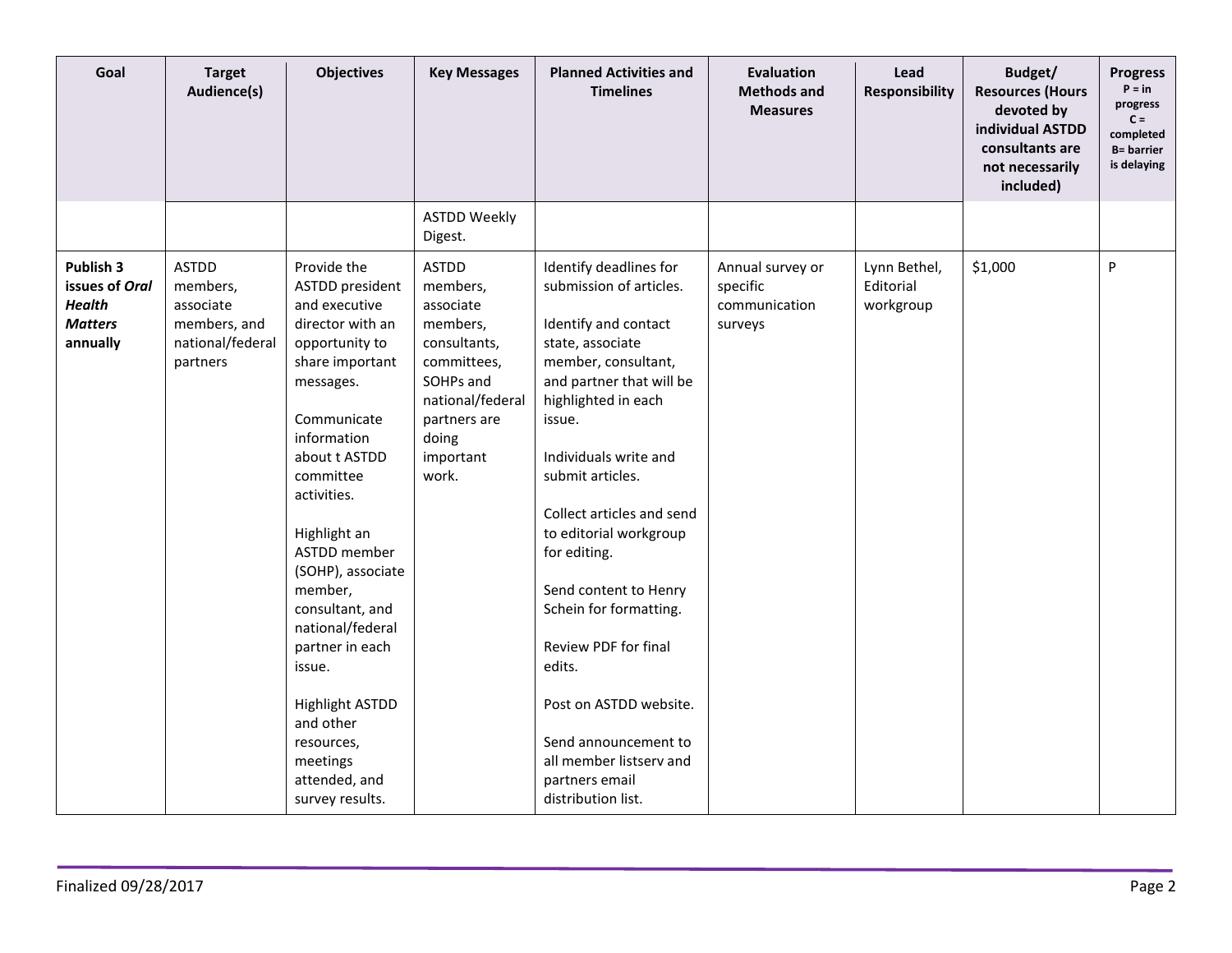| Goal                                                                                                                         | <b>Target</b><br>Audience(s)                                                                    | <b>Objectives</b>                                                                                                                                         | <b>Key Messages</b>                                                                                                                                              | <b>Planned Activities and</b><br><b>Timelines</b>                                                                                                                                                                                                                                          | <b>Evaluation</b><br><b>Methods and</b><br><b>Measures</b>                                                                                                                       | Lead<br><b>Responsibility</b>                                                                                          | Budget/<br><b>Resources (Hours</b><br>devoted by<br>individual ASTDD<br>consultants are<br>not necessarily<br>included) | <b>Progress</b><br>$P = in$<br>progress<br>$C =$<br>completed<br><b>B</b> = barrier<br>is delaying |
|------------------------------------------------------------------------------------------------------------------------------|-------------------------------------------------------------------------------------------------|-----------------------------------------------------------------------------------------------------------------------------------------------------------|------------------------------------------------------------------------------------------------------------------------------------------------------------------|--------------------------------------------------------------------------------------------------------------------------------------------------------------------------------------------------------------------------------------------------------------------------------------------|----------------------------------------------------------------------------------------------------------------------------------------------------------------------------------|------------------------------------------------------------------------------------------------------------------------|-------------------------------------------------------------------------------------------------------------------------|----------------------------------------------------------------------------------------------------|
| <b>Evaluate</b><br>content,<br>organization,<br>and<br>utilization of<br>the ASTDD<br>website on a<br>monthly basis          | <b>ASTDD</b><br>members,<br>associate<br>members.<br>national/federal<br>partners and<br>others | Ensure<br>information on<br>the website is<br>up-to-date, easy<br>to find, logically<br>organized, and<br>relevant to the<br>work of SOHPs<br>and others. | The ASTDD<br>website has<br>information<br>SOHPs need to<br>be successful.<br>Professionals in<br>other settings<br>will also find<br>the information<br>useful. | Post links to new ASTDD<br>and other resources on<br>appropriate webpages.<br>Consultants review<br>webpages relevant to<br>their committee or<br>subject matter expertise<br>quarterly for updates.<br>Webmaster, ED and<br>cooperative agreement<br>manager review website<br>regularly. | Webmaster<br>quarterly and year-<br>end reports of<br>Google Analytics<br>and<br>document/webpage<br>tracking forms,<br>Annual survey or<br>specific<br>communication<br>surveys | Webmaster,<br>ED, 6 <sup>th</sup> Street<br>Website<br>Design,<br>cooperative<br>agreement<br>manager,<br>consultants. | \$35,000,                                                                                                               | P                                                                                                  |
| Post a new<br>message on<br>the ASTDD<br><b>Facebook</b><br>page and<br><b>Twitter</b><br>account at<br>least once a<br>week | Dental public<br>health<br>community and<br>others                                              | Use social media<br>to share<br>information<br>about ASTDD<br>and SOHPs.                                                                                  | ASTDD is a<br>trusted source<br>for evidence-<br>based<br>information and<br>resources.                                                                          | Identify current topics<br>of interest and post<br>messages.                                                                                                                                                                                                                               | social media<br>surveys                                                                                                                                                          | Lynn Bethel                                                                                                            | \$500                                                                                                                   | P                                                                                                  |
| <b>Maintain</b><br>state dental<br>director, all<br>member,<br>associate<br>member,<br>committee<br>and special<br>interest  | Members,<br>Associate<br>Members,<br>committee, and<br>special interest<br>groups               | Offer venue for<br>timely electronic<br>communication.                                                                                                    | The ASTDD<br>listservs are an<br>efficient and<br>effective way to<br>communicate.                                                                               | Enroll new members,<br>associate members,<br>committee members,<br>and others in<br>appropriate listservs                                                                                                                                                                                  | Quarterly reports of<br>listserv membership<br>and use.<br>Annual survey or<br>specific<br>communication<br>surveys                                                              | Dean Perkins.                                                                                                          | \$200, webmaster<br>and ED time.                                                                                        | P                                                                                                  |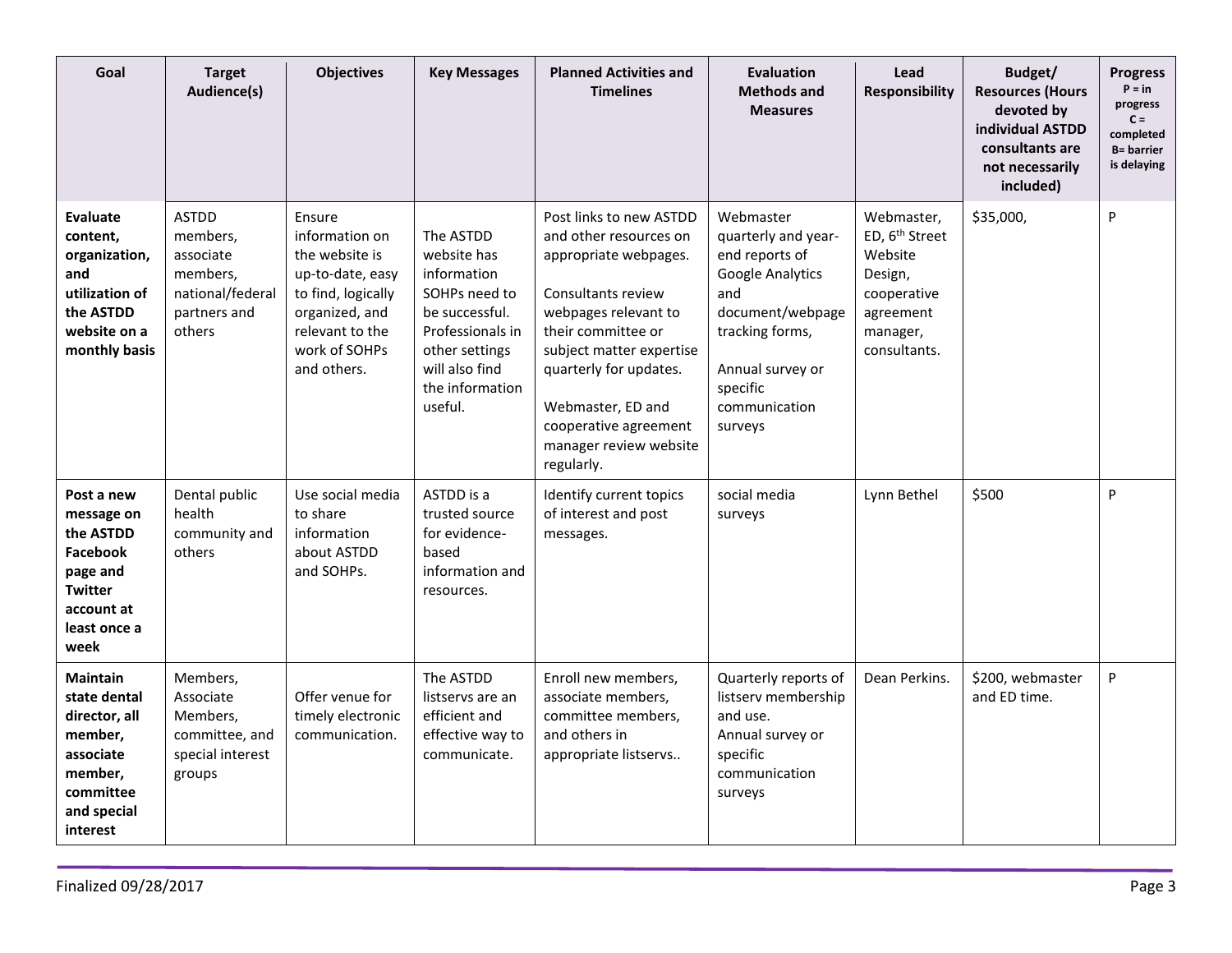| Goal                                                          | <b>Target</b><br>Audience(s)                                                                                              | <b>Objectives</b>                                                                                          | <b>Key Messages</b>                                                                                      | <b>Planned Activities and</b><br><b>Timelines</b>                                                                                                                                                                                                                                                                                                                                                                                      | <b>Evaluation</b><br><b>Methods and</b><br><b>Measures</b>                                | Lead<br>Responsibility                       | Budget/<br><b>Resources (Hours</b><br>devoted by<br>individual ASTDD<br>consultants are<br>not necessarily<br>included) | <b>Progress</b><br>$P = in$<br>progress<br>$C =$<br>completed<br><b>B</b> = barrier<br>is delaying |
|---------------------------------------------------------------|---------------------------------------------------------------------------------------------------------------------------|------------------------------------------------------------------------------------------------------------|----------------------------------------------------------------------------------------------------------|----------------------------------------------------------------------------------------------------------------------------------------------------------------------------------------------------------------------------------------------------------------------------------------------------------------------------------------------------------------------------------------------------------------------------------------|-------------------------------------------------------------------------------------------|----------------------------------------------|-------------------------------------------------------------------------------------------------------------------------|----------------------------------------------------------------------------------------------------|
| group<br>listservs                                            |                                                                                                                           |                                                                                                            |                                                                                                          |                                                                                                                                                                                                                                                                                                                                                                                                                                        |                                                                                           |                                              |                                                                                                                         |                                                                                                    |
| Conduct at<br>least one<br><b>ASTDD</b><br>webcast a<br>month | <b>ASTDD</b><br>members and<br>associate<br>members, or<br>other groups if<br>partnering with<br>another<br>national org. | Disseminate<br>information on<br>new resources<br>and topics<br>determined to<br>be priorities.            | <b>ASTDD</b><br>consultants and<br>committees<br>have<br>information of<br>value to SOHPs<br>and others. | Consultants/committees<br>identify speakers for<br>webcasts to create<br>slides and polling<br>questions if used.<br>Schedule webcasts 6<br>weeks ahead of time.<br>Send Outlook meeting<br>invitation to appropriate<br>listserv.<br>Schedule walkthrough<br>at least two days before<br>webcast.<br>Host webcast.<br>Complete post webcast<br>report and share with<br>moderator, speakers,<br>and Cooperative<br>agreement manager. | Webcast evaluation<br>questions, post<br>webcast reports,<br>annual survey.               | Christine<br>Wood;<br>webcast<br>facilitator | \$1,500                                                                                                                 | P                                                                                                  |
| Publish an<br>ASTDD<br>Annual<br>Report                       | The Dental<br>Public Health<br>Community                                                                                  | Disseminate<br>information<br>about key ASTDD<br>accomplishments<br>to members,<br>partners and<br>others. | ASTDD, in<br>collaboration<br>with partners, is<br>the primary<br>source of TA<br>support and            | In January, review<br>consultant reports for<br>the previous year and<br>summarize information.<br>Draft report.                                                                                                                                                                                                                                                                                                                       | # disseminated,<br>website hits, annual<br>survey or special<br>communication<br>surveys. | Bev Isman,<br>Anunci<br>Creative<br>Group    | \$5,000                                                                                                                 | P                                                                                                  |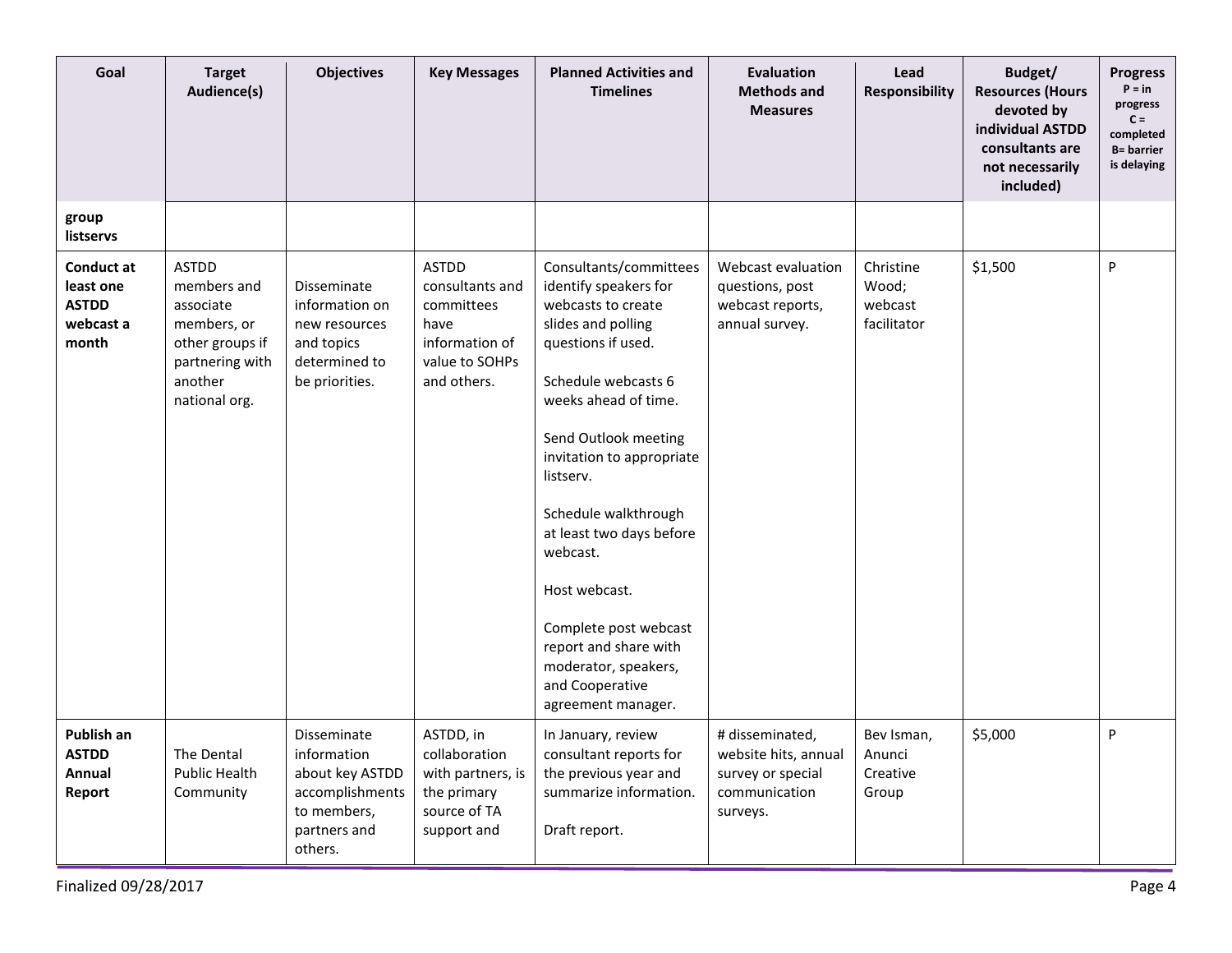| Goal                                                                                                                   | <b>Target</b><br>Audience(s) | <b>Objectives</b>                                                                                                       | <b>Key Messages</b>                                                                                                           | <b>Planned Activities and</b><br><b>Timelines</b>                                                                                                                                                                                                                                                                                                     | <b>Evaluation</b><br><b>Methods and</b><br><b>Measures</b>                           | Lead<br>Responsibility                                  | Budget/<br><b>Resources (Hours</b><br>devoted by<br>individual ASTDD<br>consultants are<br>not necessarily<br>included) | <b>Progress</b><br>$P = in$<br>progress<br>$C =$<br>completed<br><b>B= barrier</b><br>is delaying |
|------------------------------------------------------------------------------------------------------------------------|------------------------------|-------------------------------------------------------------------------------------------------------------------------|-------------------------------------------------------------------------------------------------------------------------------|-------------------------------------------------------------------------------------------------------------------------------------------------------------------------------------------------------------------------------------------------------------------------------------------------------------------------------------------------------|--------------------------------------------------------------------------------------|---------------------------------------------------------|-------------------------------------------------------------------------------------------------------------------------|---------------------------------------------------------------------------------------------------|
| <b>Create</b><br>materials for<br>and secure<br>volunteers to<br>staff an<br><b>ASTDD</b>                              | <b>NOHC</b><br>attendees     | Increase<br>awareness of<br><b>ASTDD</b><br>resources.                                                                  | resources for<br>SOHPs.<br><b>ASTDD</b><br>produces many<br>resources for<br>SOHPs that are<br>useful to the<br>DPH community | Share with consultants<br>and BOD for input.<br>Send to Anunci for<br>formatting, printing and<br>shipping.<br>Post on website.<br>Disseminate at annual<br>business meeting, at<br>partner meetings, and<br>at exhibit booth.<br>In February, issue a call<br>for volunteers.<br>In February inventory<br>existing printed<br>materials to update as | Number and type of<br>items left after<br>conference and<br>survey of<br>volunteers. | Bev Isman,<br>Christine<br>Wood                         | \$1,000                                                                                                                 | P                                                                                                 |
| exhibit booth<br>at the NOHC                                                                                           |                              |                                                                                                                         | at large.                                                                                                                     | needed and print<br>additional as required.<br>2 weeks before the<br>NOHC, ship to<br>conference site.                                                                                                                                                                                                                                                |                                                                                      |                                                         |                                                                                                                         |                                                                                                   |
| Create<br>materials for<br>and identify a<br>volunteer to<br>facilitate an<br><b>ASTDD</b><br>roundtable<br>during the | <b>NOHC</b><br>attendees     | Increase<br>awareness of<br>ASTDD as an<br>organization and<br>of ASTDD<br>resources,<br>consultants and<br>committees. | ASTDD, in<br>collaboration<br>with partners,<br>is the primary<br>source of TA<br>support and<br>resources for<br>SOHPs.      | Identify a table<br>facilitator. Facilitator<br>submits abstract.<br>One month before the<br>NOHC, identify<br>materials to share                                                                                                                                                                                                                     | Session feedback<br>form; email to ED is<br>need follow up<br>discussion.            | Bev Isman,<br><b>ASTDD</b><br>roundtable<br>facilitator | \$500                                                                                                                   | P                                                                                                 |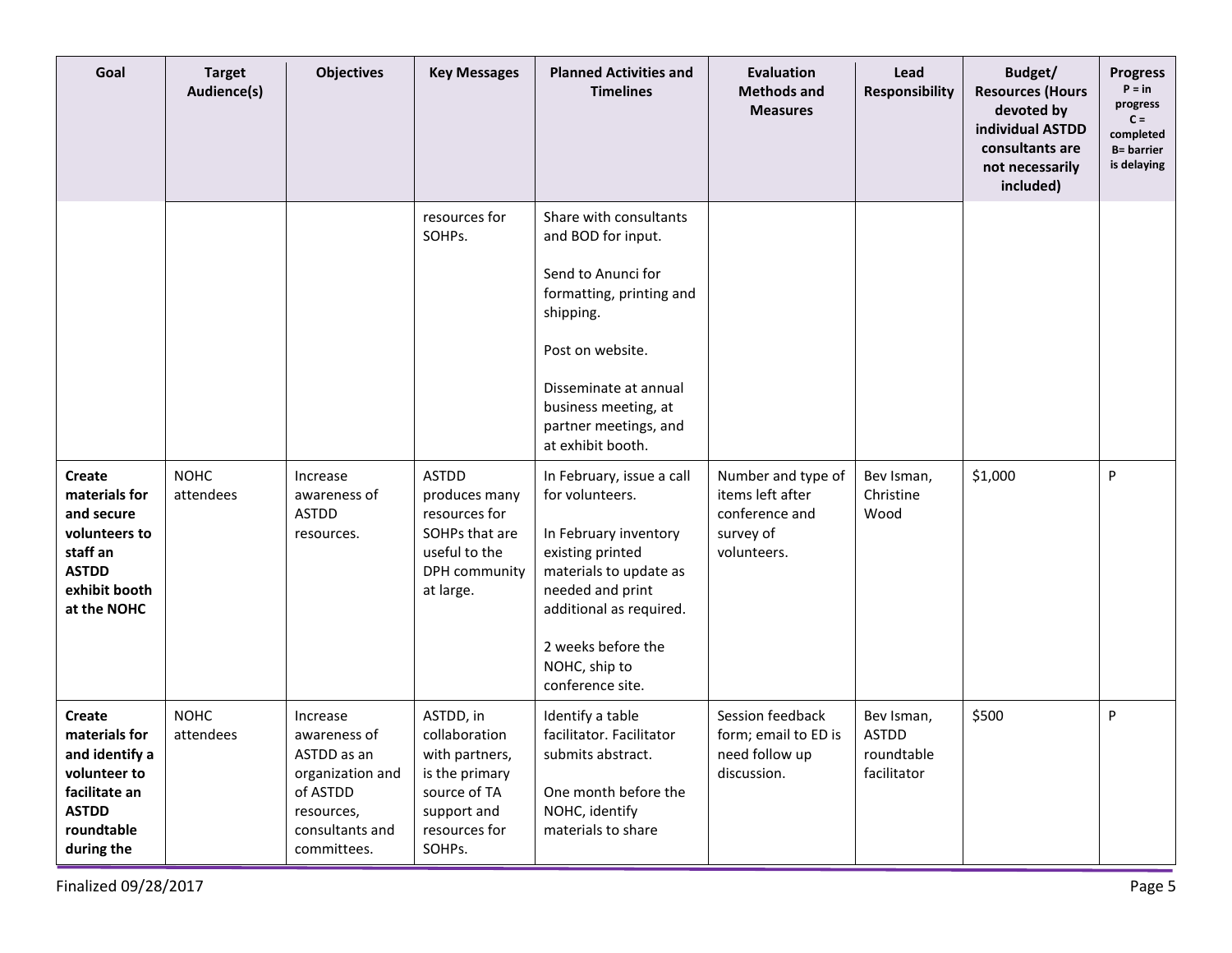| Goal                                                                                                                 | <b>Target</b><br>Audience(s) | <b>Objectives</b>                                                                                                                                                            | <b>Key Messages</b>                                                              | <b>Planned Activities and</b><br><b>Timelines</b>                                                                                                                                                                                                                             | <b>Evaluation</b><br><b>Methods and</b><br><b>Measures</b>                                                       | Lead<br>Responsibility | Budget/<br><b>Resources (Hours</b><br>devoted by<br>individual ASTDD<br>consultants are<br>not necessarily<br>included) | <b>Progress</b><br>$P = in$<br>progress<br>$C =$<br>completed<br><b>B</b> = barrier<br>is delaying |
|----------------------------------------------------------------------------------------------------------------------|------------------------------|------------------------------------------------------------------------------------------------------------------------------------------------------------------------------|----------------------------------------------------------------------------------|-------------------------------------------------------------------------------------------------------------------------------------------------------------------------------------------------------------------------------------------------------------------------------|------------------------------------------------------------------------------------------------------------------|------------------------|-------------------------------------------------------------------------------------------------------------------------|----------------------------------------------------------------------------------------------------|
| <b>National</b><br><b>Organizations</b><br>roundtable<br>session at the<br><b>NOHC</b>                               |                              |                                                                                                                                                                              |                                                                                  | during the roundtable<br>and arrange for printing.<br>Two weeks before, ship<br>materials to NOHC<br>location.<br>Facilitator completes<br>session feedback form<br>and submits to session<br>coordinator. Sends<br>email to ED if issues<br>arose that require<br>follow up. |                                                                                                                  |                        |                                                                                                                         |                                                                                                    |
| Post<br>information<br>about ASTDD<br>archived<br>webcasts and<br><b>ASTDD</b><br>documents to<br>other<br>listservs | Non-ASTDD<br>members         | Increase<br>awareness of<br>ASTDD as an<br>organization and<br>of ASTDD<br>resources,<br>consultants and<br>committees by<br>posting to other<br>organizations<br>listservs. | <b>ASTDD</b><br>resources are<br>useful to other<br>professionals<br>and groups. | Select items and post to<br>other organizations<br>listservs at least twice a<br>month.                                                                                                                                                                                       | list of items posted.<br>Webmaster<br>quarterly reports<br>and Google<br>Analytics reports of<br>website traffic | ED,<br>webmaster       | ED time.                                                                                                                | P                                                                                                  |